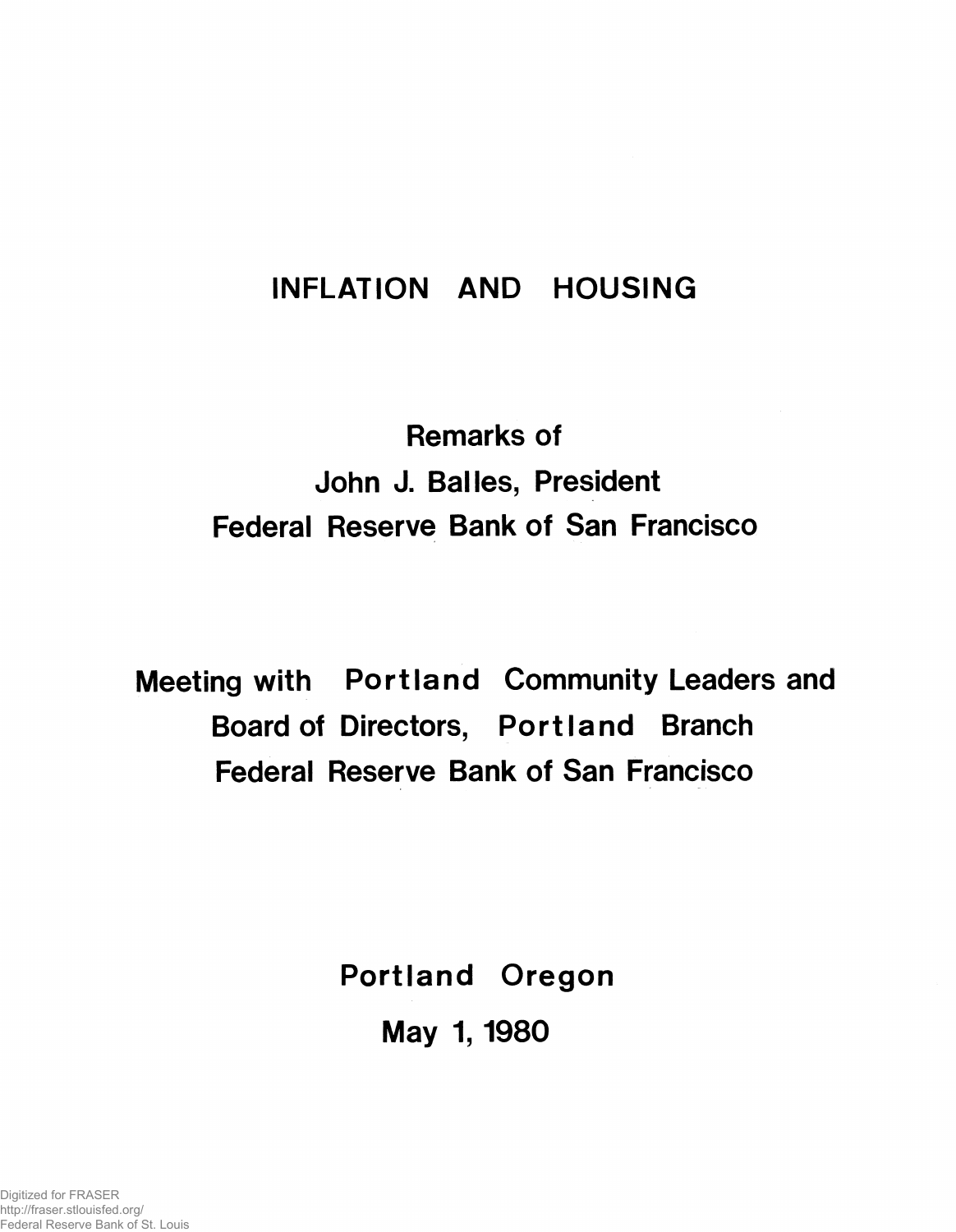#### Inflation and Housing

I'm glad to have the opportunity to visit Portland once again, although I'd much rather be here when the state's leading industry was in better shape than it is today. Later on, I'll discuss the problems of the housing industry -- and hence of the forest-products industry -but I should emphasize at the outset that those difficulties are related to the overriding problem of inflation. Thus, most of my comments will focus on the steps we must take to overcome that major national problem.

But first, let me note one of the good things about meetings such as this, which is the chance it provides our directors to meet with Portland's community leaders for a discussion of matters of common interest. Our directors are an able and diverse group of individuals, and they help in many ways to improve the performance of the Federal Reserve System.

The directors at our five offices are concerned with each of the major jobs delegated by Congress to the Federal Reserve. That encompasses the provision of "wholesale" banking services such as coin, currency, and check processing; supervision and regulation of a large share of the nation's banking system; administration of consumer-protection laws; and above all, the development of monetary policy. We are fortunate in the advice we get from them in each of these four areas.

Our directors constantly help us improve the level of central-banking services, in the most cost-effective manner. Most of all, they help us improve the workings of monetary policy. As one means of doing so, they provide us with practical first-hand inputs on key developments in various regions of this District and various sectors of business and public life.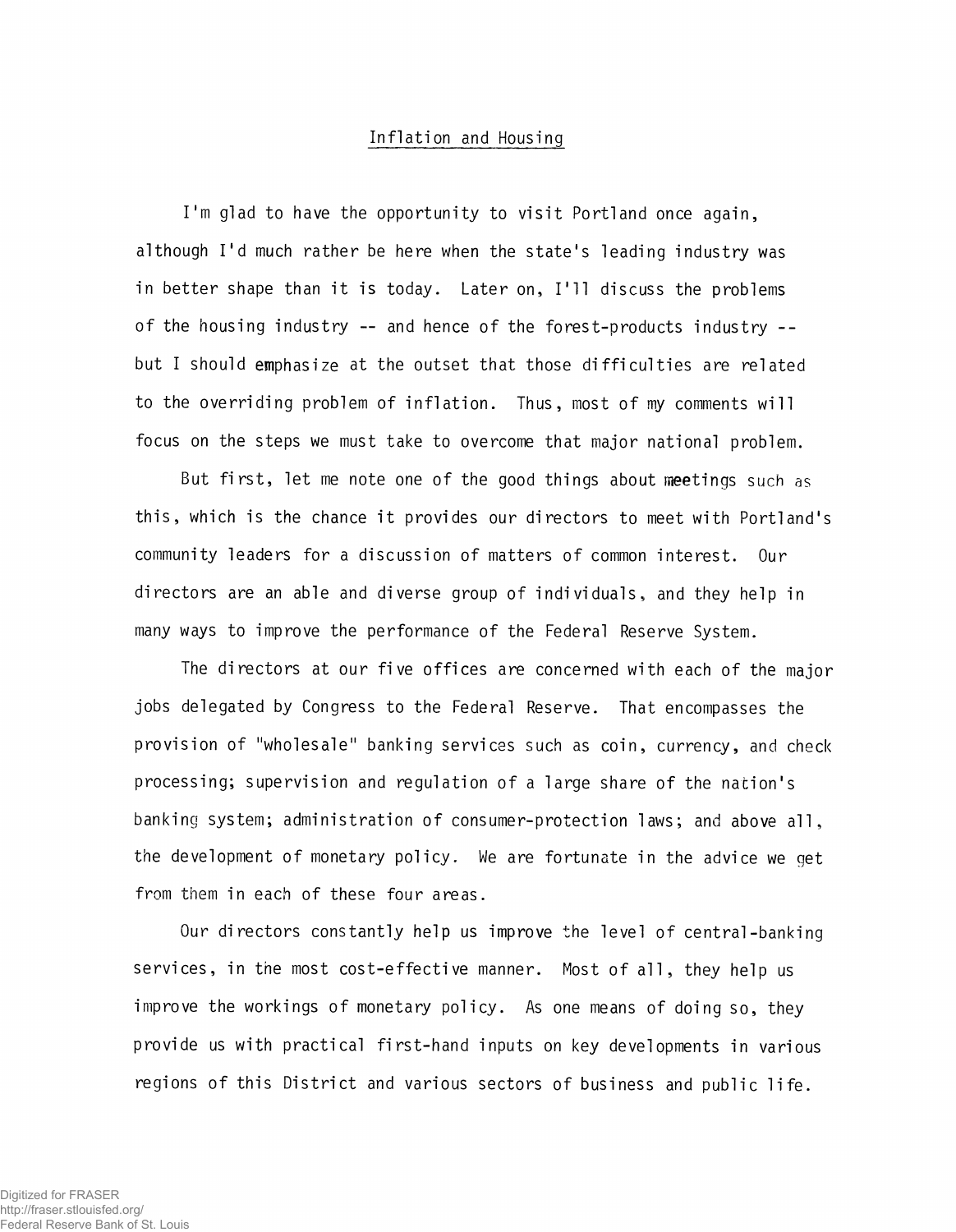Our directors thus help us anticipate changing trends in the economy, by providing insights into consumer and business psychology which serve as checks against our own analyses of economic data.

#### Fundamental Economic Problems

At a time like this, we need all the help we can get from our directors -- and indeed from all of you. We must deal with an incipient recession, which ordinarily would suggest the need for a policy of stimulus -- but also deal with a severe inflation, which definitely calls for a policy of restraint. To understand the situation, we must remember that many of our difficulties arise from the fact that economic growth over the past decade depended very heavily on public-sector spending. In particular, massive Federal-spending increases outpaced tax revenues and created red ink on the books for every single year of the decade. Indeed, the combined Federal deficit for the decade, \$315 billion, matched the combined total for the entire previous history of the Republic. Inflation was the inevitable result of this prolonged series of deficits, the overly stimulative monetary expansion that sometimes accommodated them, and a series of supply-related shocks from the OPEC nations and elsewhere. Consumer prices practically doubled over the course of the decade, in the worst peacetime inflation in the nation's history.

We're paying the price in 1930 of failing to deal more forthrightly with the problems which originated in the 1970's. Recession, or a situation closely resembling recession, is an obvious consequence of the past decade's excesses, and of the stringent policy moves needed to cure those excesses. The recent weakness of production, employment and retail sales, plus a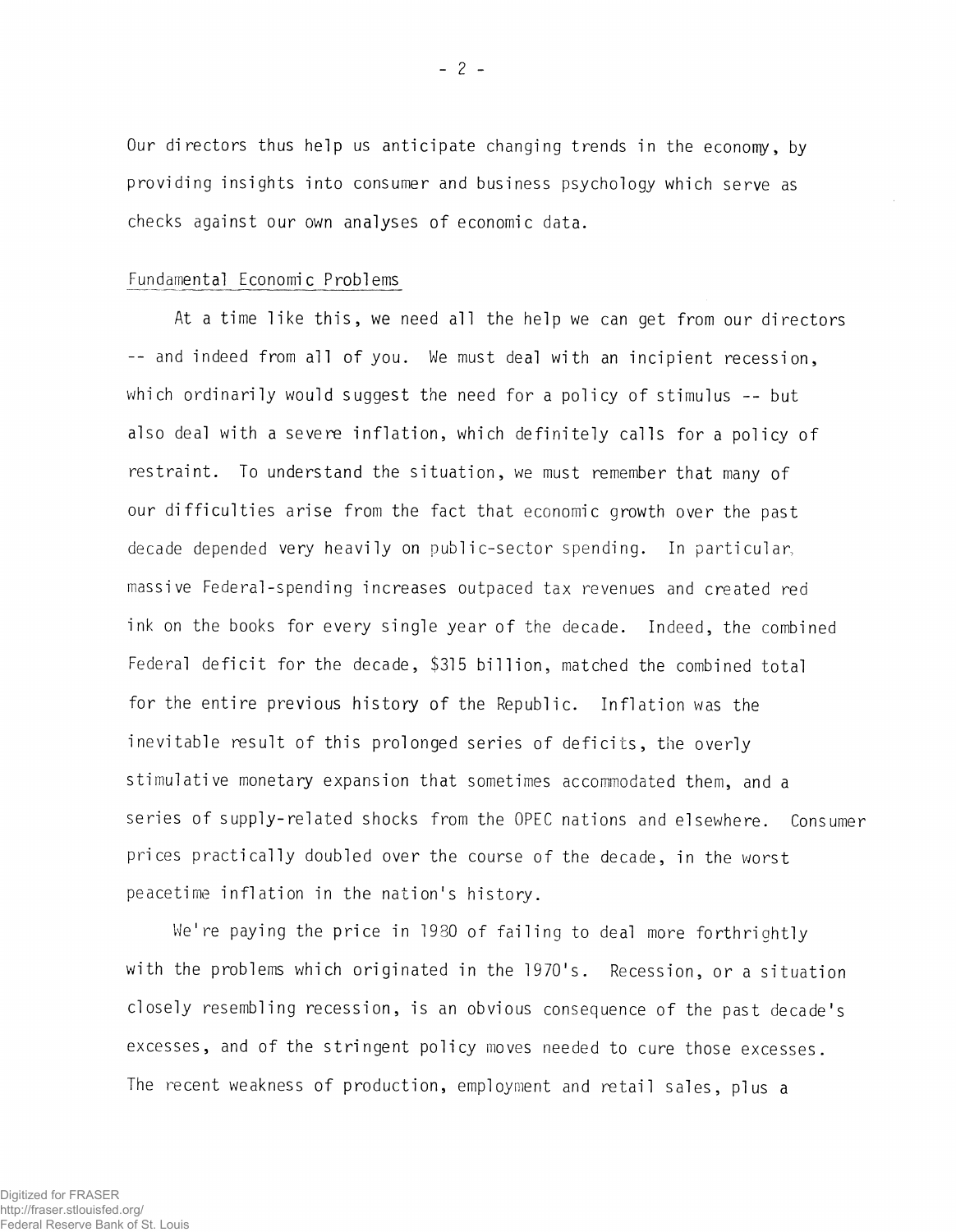five-month-1 ong decline in the leading-indicators index which usually signals cyclical turning points, suggest that the long- awaited recession may finally be here. In other words, overall business activity may actually decline for several quarters, following the period of sluggish growth which has been evident since last fall.

#### Basic Cause of Inflation

I would emphasize, however, that recession is not the basic problem, but rather the consequence of our earlier actions. The basic problem is inflation, and this has been true throughout the past decade and more. Inflation undermined the otherwise commendable record of income and employment growth achieved during the 1970's, when consumer prices doubled within a single decade. Yet if the past year's trend continues, prices would double again within a half-decade alone.

Where do we look for the cause of this severe problem? Surging OPEC oil prices are partly responsible, of course, but most of the blame must lie with the Federal budget. This has seriously aggravated the inflation problem during the recent cyclical expansion by generating a massive series of deficits, which then induced a substantial over-expansion of the money supply. Part of the problem was the monetization of debt which resulted from the Federal Reserve's former operating techniques, which sometimes involved a slow adjustment to inflationary pressures because of the Fed's attempt to limit the impact of rising interest rates on private sectors of the economy. This link was broken last October 6, when the Fed shifted from an interest-rate operating technique to direct control of growth in bank reserves, and hence in the money supply. The aim since that

- 3 -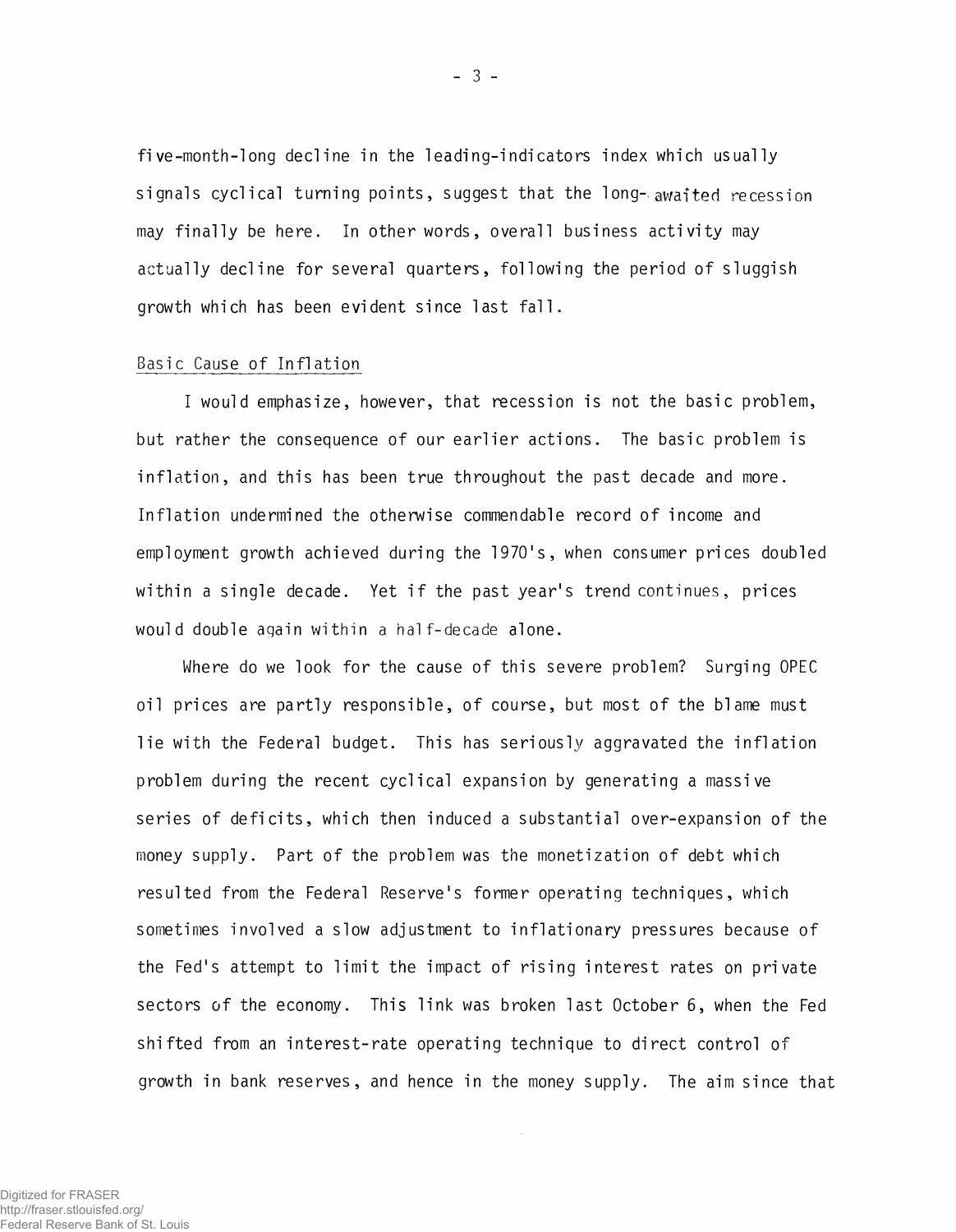time has been to slow the growth of the money supply to a point where it will be consistent with price stability.

But we're still experiencing the results of that earlier problem. Moreover, much of the run-up in inflation expectations early this year could be traced to the belief that our budgetmakers had lost control of that engine of inflation. The fears about a runaway budget surfaced before the ink was dry on the January document, when it became apparent that Federal spending would not be as "lean and austere" as projected a year ago. For fiscal 1980, the original budget document forecast a \$40-billion deficit -- 44 percent larger than last year's deficit. For fiscal 1981, continued deficit financing seemed inevitable, even in the face of about \$50 billion in tax increases -- either from the social-security tax, the windfall-profits tax, or inflation-related boosts in personal-tax revenues.

#### Inflation and Crowding-out

Now, substantial budget deficits can be defended in deep recession periods, because they support aggregate business activity at times when other credit demands are weak. But that condition hasn't existed in any of the last several years of essentially full employment. Instead, heavy deficit financing has led to intense pressure on credit markets and to greater inflation, by inducing an excessive monetary expansion -understandably, because the Federal Reserve tended to lag in restricting credit availability to the private sector. As a result, interest rates have come under sustained upward pressure, and higher interest rates have "crowded out" many private borrowers from the money and capital markets, because they could not pay what the Treasury could pay for funds. Over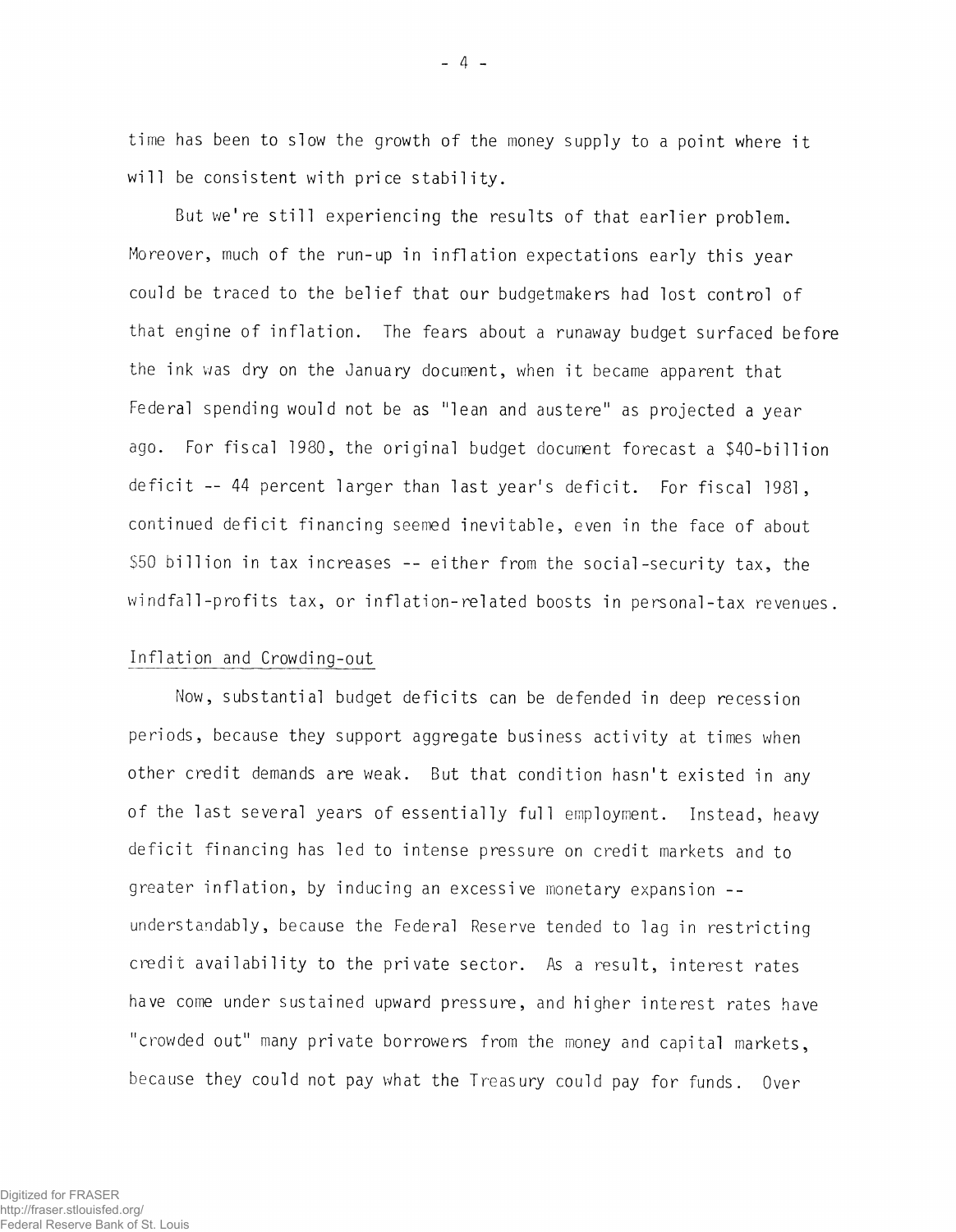time, this has helped cause a greater portion of aggregate savings to go to the public sector, and thus has led to less productive investment and to a decline in the nation's real-growth potential.

The "crowding out" argument was widely discussed -- and also frequently ignored -- in the mid-1970's. But now we're face-to-face with the truth of that thesis. At a time of tight Federal Reserve monetary policy, and of a continued high level of private credit demands, the Federal government's borrowing demands have been rising rather than declining, with severe consequences for the markets.

Much of the Federal borrowing pressure comes from Federal entities which are classified "off budget," but which are still financed by the U.S. Treasury, such as the group of credit agencies operating under the wing of the Federal Financing Bank. Other pressures come from privatelyowned but government-sponsored enterprises, primarily those operating in the mortgage market. In any event, total Federal and federally-assisted credit demands could reach \$95 billion or even more in calendar 1980. In other words, the Federal government and its agencies could pre-empt almost one-fourth of all credit demands, compared to less than a one-sixth share during the first half of the 1970's. Thus, none of us should be surprised at the stratospheric level of interest rates which results when money growth is obviously slowing, and when the Federal government is taking a larger share of available funds.

These considerations indicate why the drive for a truly balanced budget is at the heart of our anti-inflation struggle. It may be difficult to reach that goal in light of the need for real increases in defense

 $-5 -$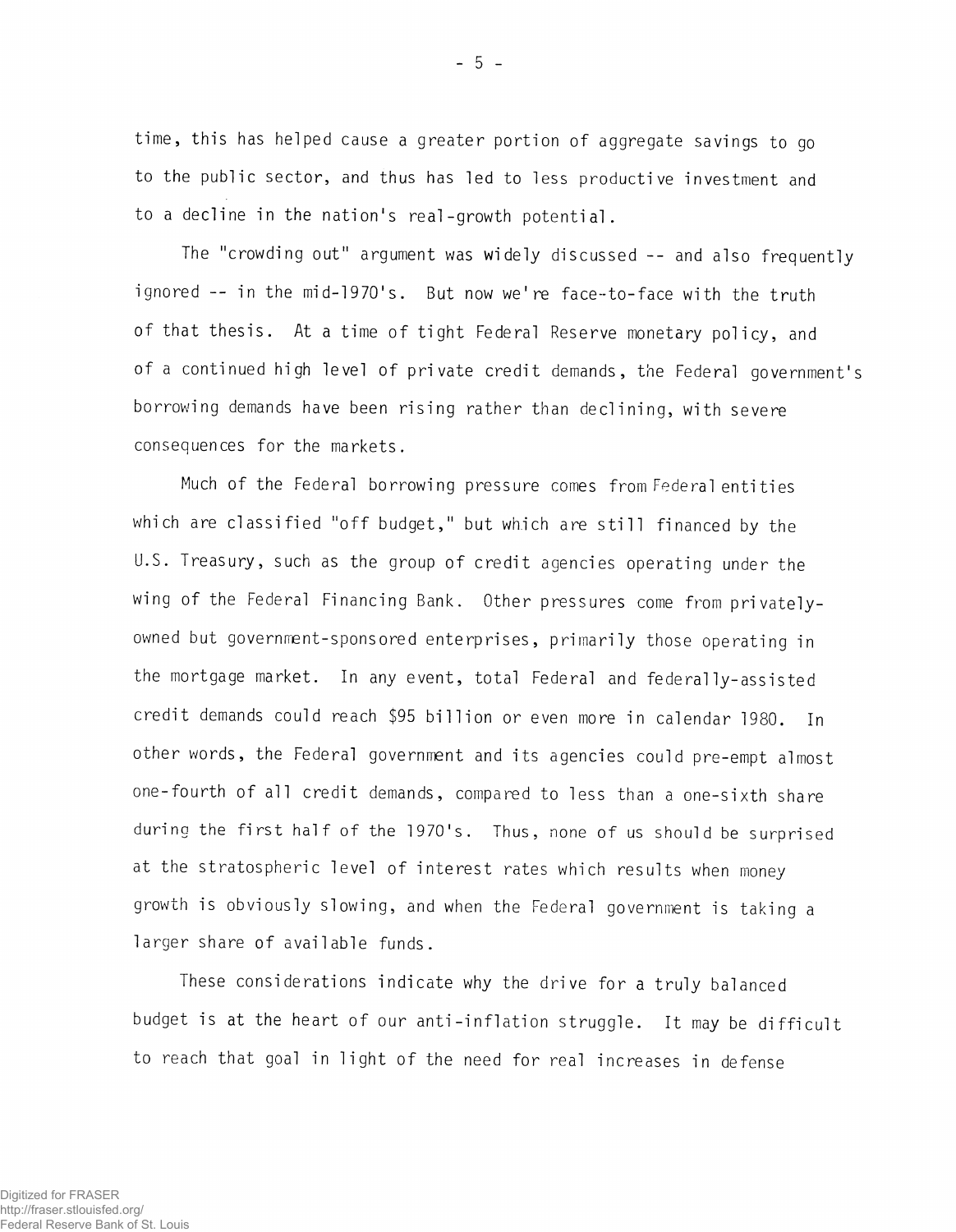spending, but that simply means that stiff cutbacks elsewhere are essential if we are ever to reduce the government sector's excessive demands on the nation's resources. The Administration has made a good start by reopening the books on the 1981 budget, and proposing a \$16 1/2-billion surplus rather than a \$16-billion deficit. Yet most of that shift represents a sharp increase in revenues rather than spending cutbacks -- and for that matter, there is no certainty that Congress will approve the proposed budgetbalancing measures. Finally, and most importantly, little has been done to date to cut Federal spending and a likely deficit of \$37 to \$43 billion in the current fiscal year. Despite recent signs of recession, the problem of rampant inflation and sky-high interest rates is still our major concern.

I would argue that the government could make a greater contribution to the anti-inflation fight by restricting spending rather than by boosting revenues. Our elected representatives in Congress should take the lead here. First, they must overhaul the legislative process itself -- especially considering that, in 1979, Congress passed three times as many bills that contributed to inflation as did the reverse, according to a recent study by the National Association of Business Economists. Again, Congress would do well to follow-up on the Congressional Budget Office's list of 58 areas of possible budget cutbacks -- including, for example, the modification of indexing requirements for social-security benefits and other Federal programs, which could yield \$70 billion in savings over a five-year period. (Almost \$40 billion of that total could be saved by granting social-security recipients an 85-percent adjustment instead of a 100-percent adjustment for increases in the consumer price index, which is logical because of the CPI's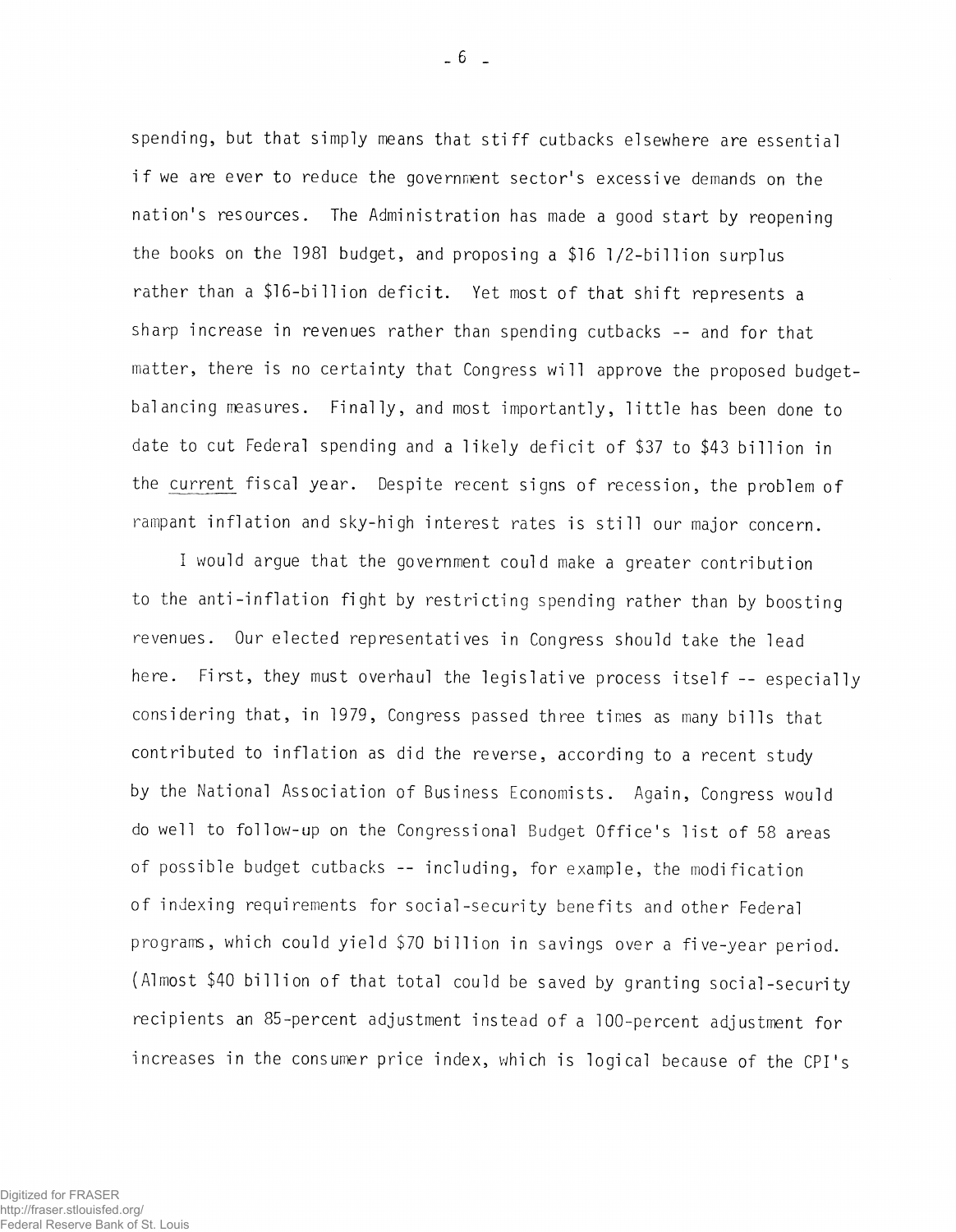tendency to overstate the actual inflation rate.) Such cutbacks are politically difficult to enforce, of course, but they are also essential to our long-term economic health.

### Inflation and Monetary Policy

Monetary policy meanwhile has a crucial role to play in restoring price stability, especially in view of the fact that excess money creation helped create the problem, in the wake of the excess credit demands generated by Federal deficit financing and other forces. Over the 1975-79 business expansion, the M-1B measure of the money supply grew at more than a 7-percent annual rate — faster than in the 1970-74 period, and almost twice as fast as in the less inflationary period of the 1960's. The M-1B measure, incidentally, consists primarily of currency plus demand and other check-type deposits.

The Federal Reserve, recognizing that price stability requires a progressive reduction in money-supply growth, moved aggressively last October 6 to enforce its tight-money policy decisions. In particular, it placed more emphasis on controlling money-supply growth, and placed less emphasis on minimizing short-term fluctuations in interest rates. The early returns are quite heartening. In the six-month period prior to October 6, the M-1B money supply increased at more than a 10-percent rate; in the subsequent six months, the estimated growth rate averaged roughly 6 percent -- which means that at present we are within the 4-to-6 1/2 percent range set by the Fed for 1980. Moreover, according to Chairman Volcker's recent testimony to Congress, the Fed's desired target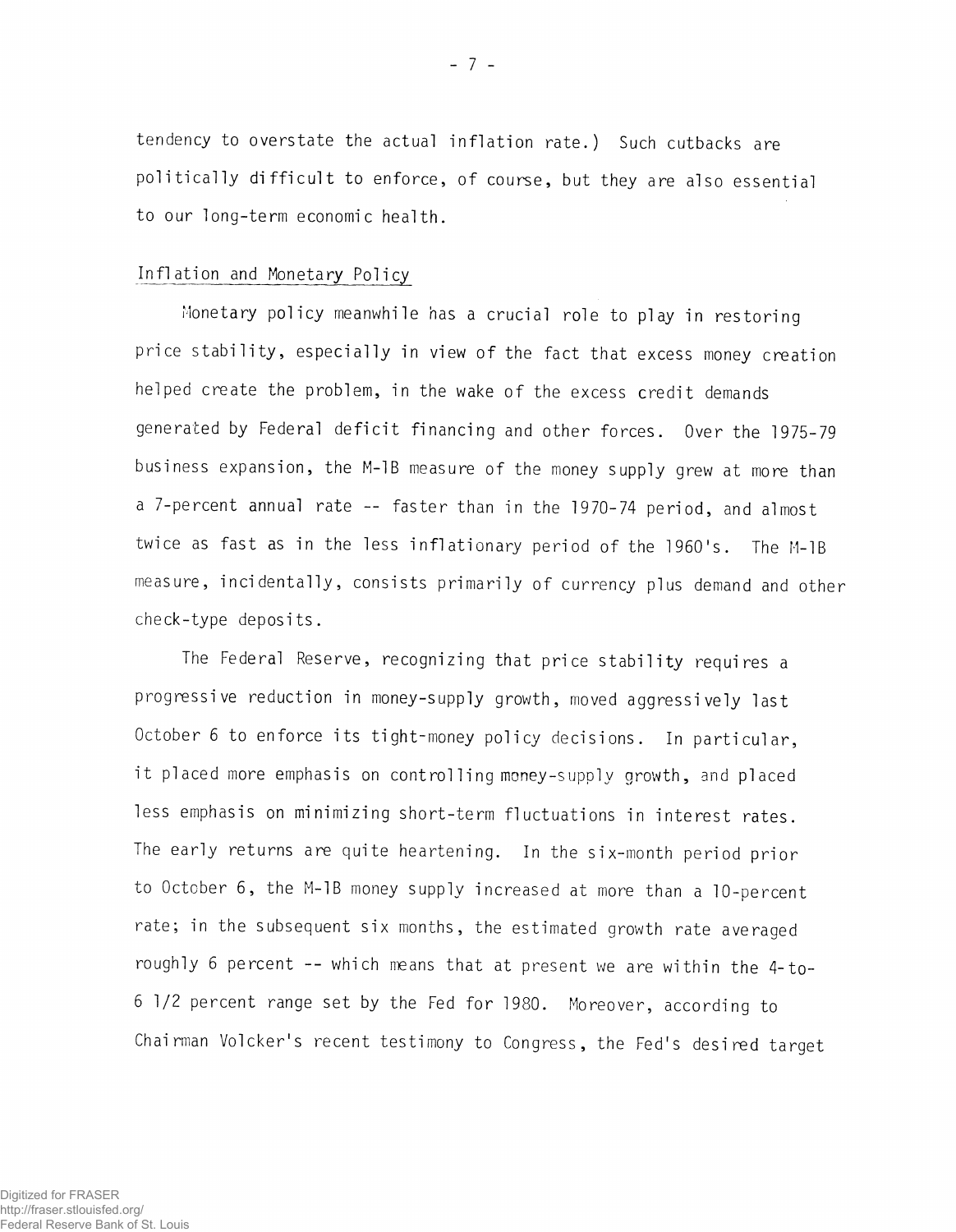growth rate for this measure in 1980 is the midpoint of the 4-to-6 1/2 percent range, implying further deceleration of monetary growth. We're already seeing some results from this policy of monetary discipline, with in flation expectations being squeezed out of the economy, and with interest rates falling sharply from the stratospheric highs reached in the latewinter months. In the past month and a half, for example, Treasury-bill rates have dropped about 5 percentage points, and corporate-bond rates have fallen about 1 1/2 percentage points.

The most heartening recent development in this area was the passage a month ago of legislation which should provide a permanent source of strength to the nation's monetary policy. The legislation goes by the tongue-twisting title of "The Depository Institutions Deregulation and Monetary Contro<sup>1</sup> Act of 1980," and despite being almost overlooked in the media, it represents the most important piece of financial legislation of the past generation. It helps to solve the problem of declining Federal Reserve membership, by reducing the cost of reserve requi rements for member banks. It helps to support equity and to improve monetary control, by extending reserve requirements to all depository institutions with transactions accounts (check-type accounts) and non-personal time deposits. And it helps to promote greater competition in financial markets, primarily by phasing out deposit interest-rate ceilings and by broadening the asset and payments powers of banks and thrift institutions. The new legislation makes a number of basic structural changes, and in the process, it increases the effectiveness of monetary policy in confronting the inflation problem.

The measures taken on March 14 represent yet another segment of the overall anti-inflation program, with the Federal Reserve broadening its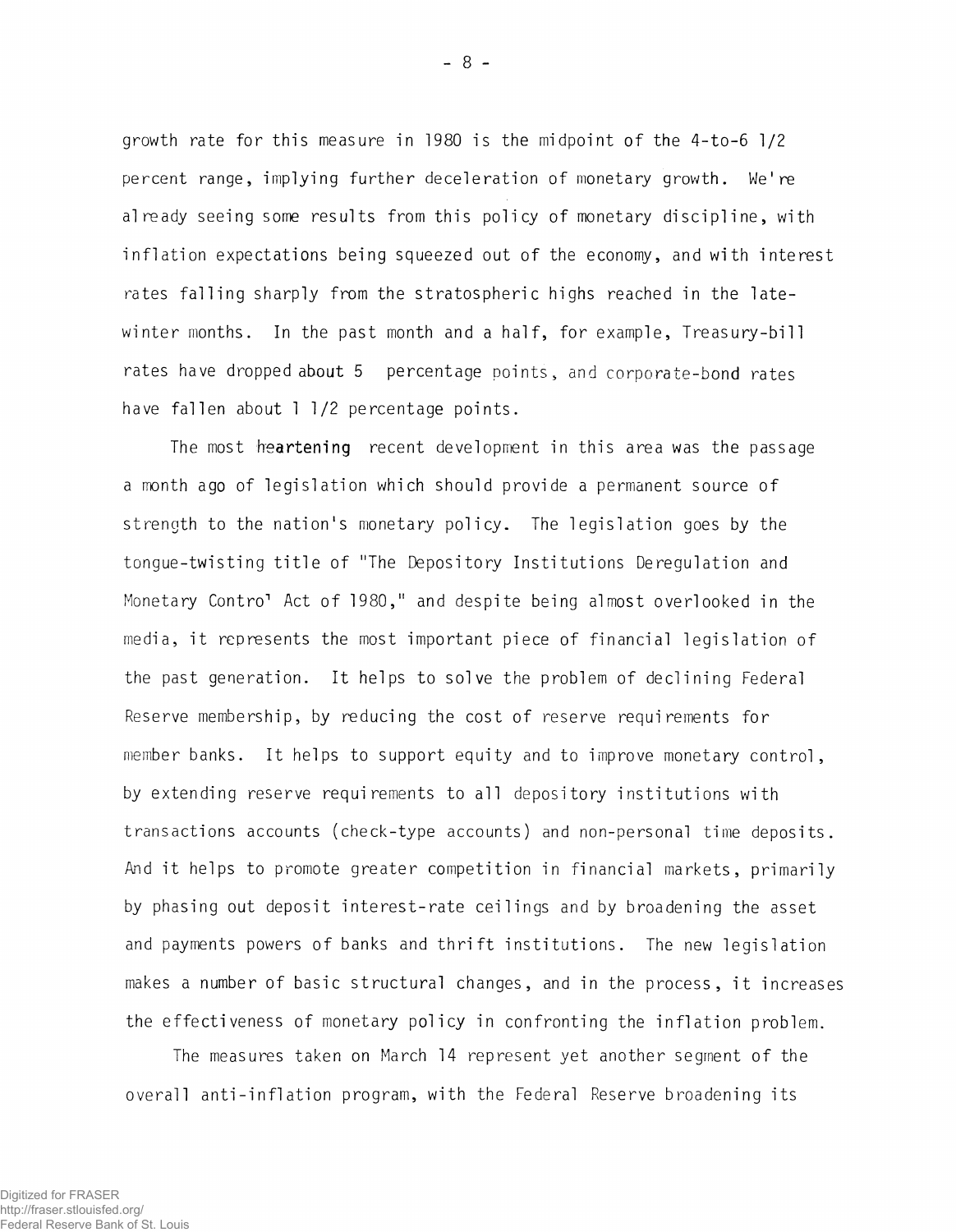policy of restraint, as a means of spreading the impact of its policies more evenly throughout the credit markets. The consumer-credit restraint program for many lenders and retailers was designed to diminish excess credit demands a rising from unsecured loans, but not to discourage worthwhile loans where collateral is involved, such as auto, home-appliance and homeimprovement loans. The voluntary credit-restraint program for banks was designed so that banks would limit themselves to productive loans--especially those for farmers, small businesses and home-builders--while avoiding acquisition loans and those involving speculation in commodities and inventories. Yet despite this increased attention to lending policy, the Fed will continue to base its credit-restraint program mainly on its control of money-supply growth.

#### The Housing Problem

Now, what are the implications for Oregon of all these developments? Despite the state's increasingly diversified economy, Oregon still suffers when scarce and high-cost mortgage money cut into national housing demand, and hence into forest-products demand. The nation's home-building sector, which had held up relatively well throughout most of sluggish 1979, has now experienced a 45-percent drop in housing starts since last fall, and worse seems to be in store. Many analysts expect starts this year to fall below a 1.0-million annual rate -- only one-half the average of the 1977-78 period. And according to the president of the National Association of Home Builders, the housing decline has the same meaning for the national economy as four Chrysler bankruptcies.

To understand this situation better, we should realize that the nation's housing industry has just completed a very productive decade.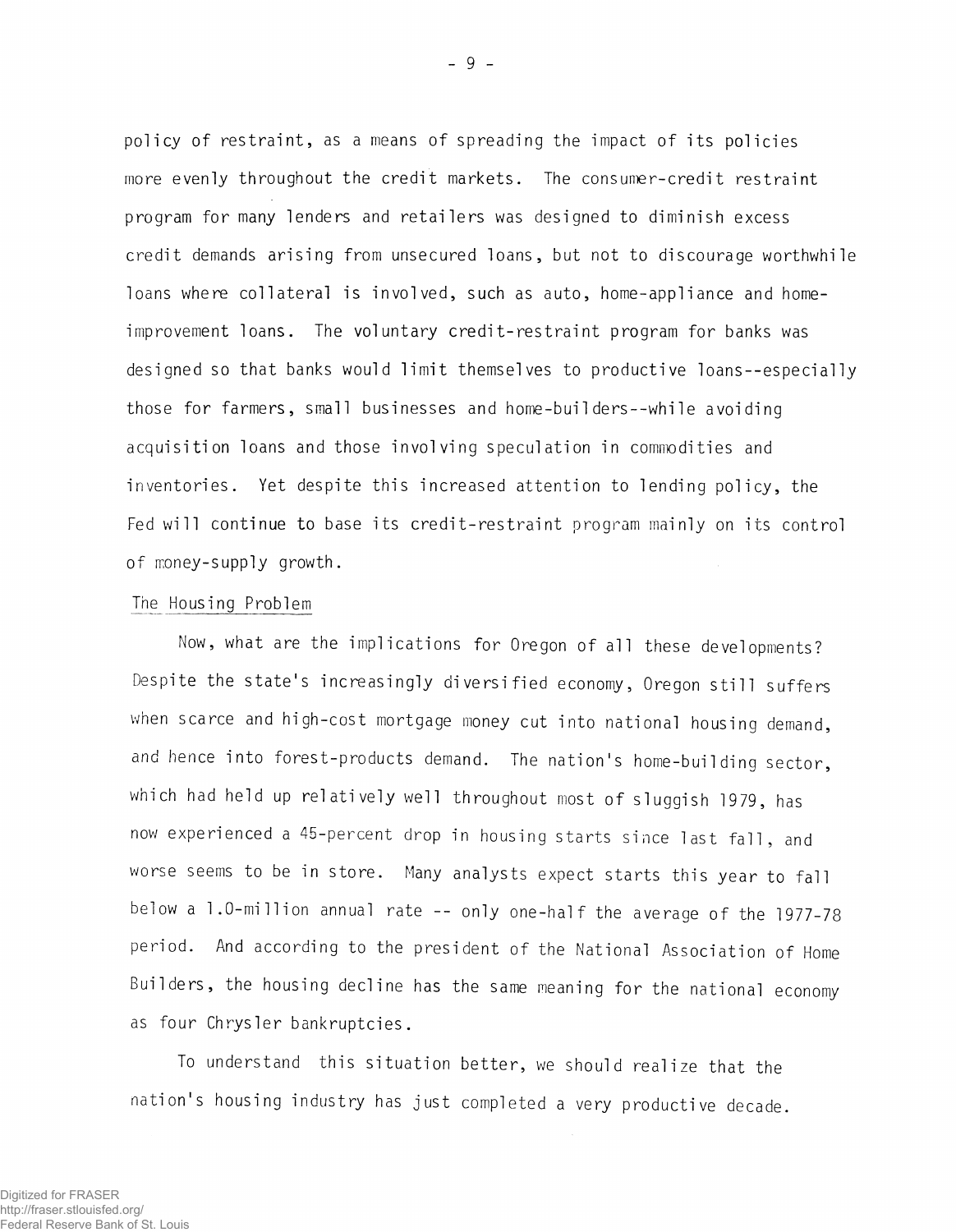The industry produced 17.8 million housing units during the 1970's, or 24 percent more than in the preceding decade. Also, the financial markets supplied more than \$284 billion for home financing in the period, so that the home-mortgage share of total credit flows grew from an average of 19 percent in the 1960's to a 20 1/2-percent share in the 1970's. However, that financing record was achieved only with the help of government-sponsored institutions, which financed almost one-fourth of all home mortgages over the entire decade, and almost one-third of the total last year.

This year has been considerably different, with mortgage-financing institutions suffering a crunch similar to that of 1974. Many such institutions are in trouble because of the mismatch between the high rates that they currently pay on short-term sources of funds, and the low rates they earn on long-term mortgages made perhaps years ago. In the second half of 1979, for example, the typical savings-and-loan association faced a 7.7-percent average cost of funds -- only about one percentage point below the average yield on its loan portfolio. The situation obviously has worsened in more recent months, and some individual thrifts are now in difficult circumstances.

Over the long run, these problems should be overcome with the help of the new legislation which I mentioned a minute ago. Disintermediation -- the outflow of deposit funds into market instruments during high-interestrate periods -- should no longer be a danger as interest-rate ceilings are phased out over the next half-dozen years. The thrifts should be helped also by several other features of the new law -- which, among other things, permits thrifts to offer check-like NOW accounts and pre-empts state usury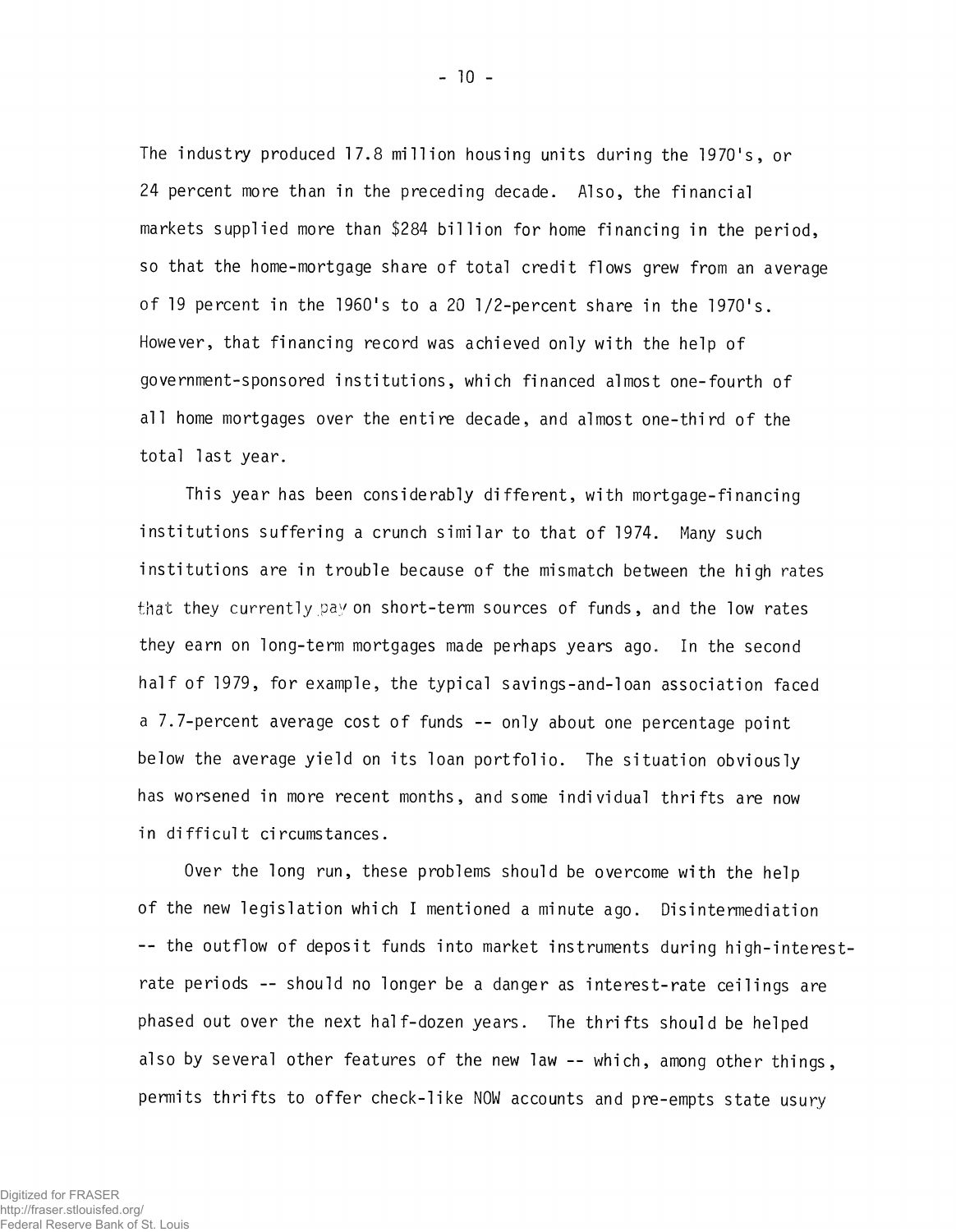ceilings on mortgage loans. Another favorable move is the Federal Home Loan Bank Board's recent approval of a new kind of home-mortgage loan with an interest rate subject to change every three to five years, but with certain protections to the borrower over the 30-year life of the loan.

In the more immediate future, the housing industry should benefit from the increasing sluggishness of business activity and from the Federal Reserve's success in squeezing speculative excesses out of the economy. These developments are now freeing up resources for this cyclical industry, as evidenced by recent sharp declines in interest rates. But we cannot maintain a high and stable level of housing activity without bringing inflation under control -- unless we want to make the industry a complete ward of the Federal government. Admittedly, inflation at times has artificially stimulated the industry, by holding out the promise to buyers of large capital gains on their home purchases. But inflation has also forced many buyers out of the market by generating an upsurge in home prices and in mortgage interest rates. Altogether, a lasting improvement in the industry's situation -- and in Oregon's prospects depends on a favorable resolution of the nation's fight against inflation, because high and rising mortgage rates basically reflect high and rising inflation rates.

#### Concluding Remarks

To sum up, my remarks today suggest that strong measures are needed to overcome the new outburst of inflation which has undermined the economy so badly in recent months. The Administration has taken an unprecedented step by re-opening the books on its 1981 budget document only a month and